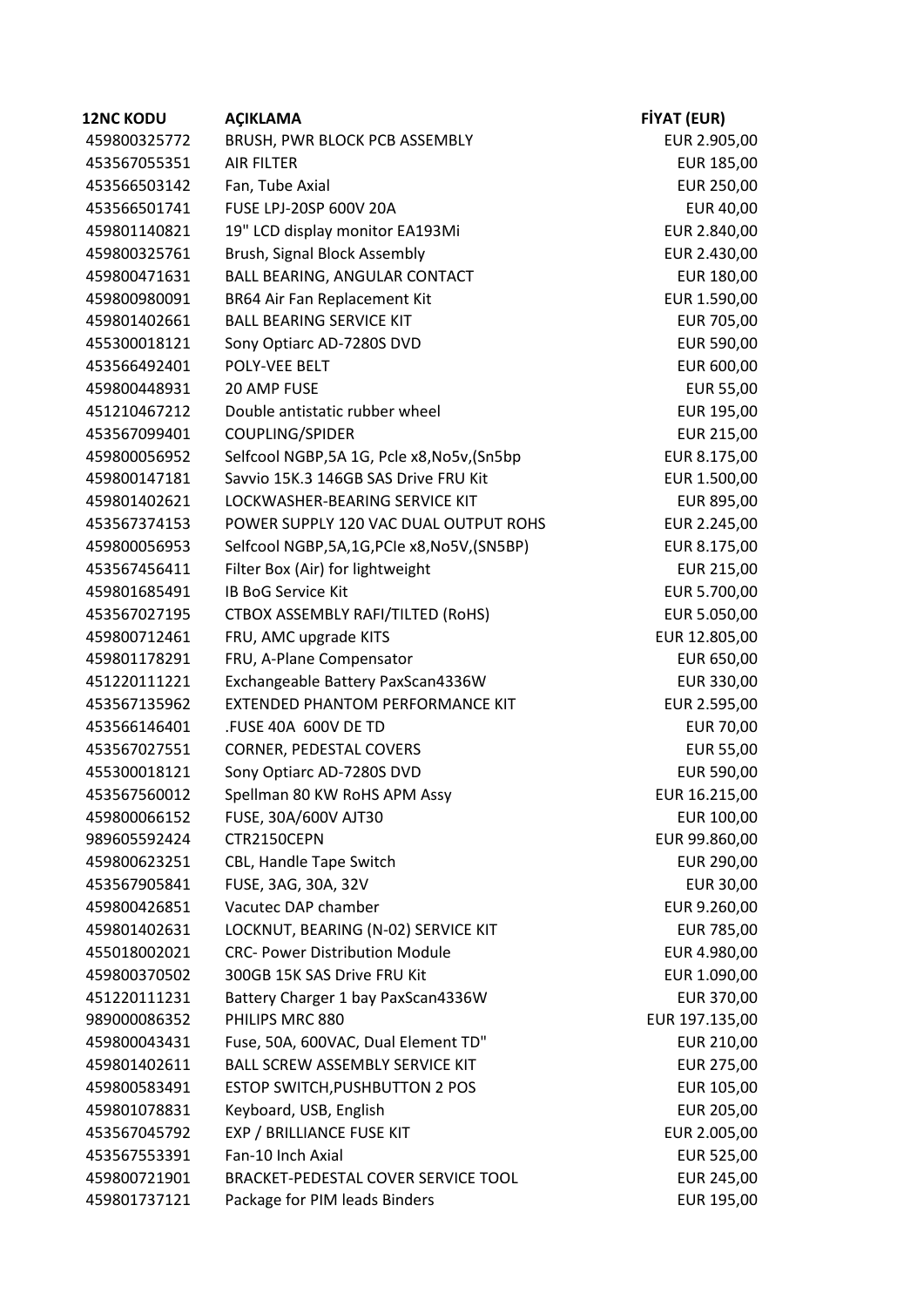Inverter Panel Assy EUR 4.515,00 CIRS Vertical Server, G4-VS501, 2.4GHz EUR 14.960,00 CABINET COMPRESSOR- JUN AIR 50/60 HZ EUR 12.240,00 SPACER BEARING EUR 315,00 Vertical Transducer EUR 850,00 KIT-ENCODER BELT EUR 55,00 132253787804 POWERSIL PASTE AP, 5 G EUR 15,00 FRU, CBL, HANDLE TAPE SWITCH EUR 290,00 Varian PaxScan4336 Detector EUR 45.435,00 ASSY, QPHASE ENCODER EUR 2.495,00 UPS,NA,230V 50/60HZ,3KVA EUR 2.380,00 Spellman 80 KW RoHS CPM Assy EUR 31.735,00 LEAD SCREW HORIZONTAL DRIVE EUR 4.260,00 ENCODER CT ABSOLUTE EUR 7.650,00 459800151715 GEO MODULE WP Kit **EUR 5.550,00**  FRC ASSEMBLY EUR 7.305,00 SHIM BEARING PRE-LOAD .001" EUR 200,00 980605800131 R40 HV Cable HVB - Tube **EUR 895,00** EUR 895,00 FRU, Hard Disk 2.5" 500G (with Holder) EUR 860,00 Couch control board with CONFIG-B CPM EUR 7.480,00 453560234771 PWR SPLY, DC, 300W, ATX-P4 **EUR 795,00**  BRUSH TIP REPLACEMENT KIT EUR 6.905,00 ELEC,ERACK FAN ASSEMBLY,APOLLO EUR 555,00 Module, Optical TX, Rotor EUR 8.560,00 TDMS Module Class A FRU EUR 16.265,00 SLIP RING LUBRICANT EUR 160,00 BR64T RoHS HEATER REPLACEMENT KIT EUR 6.305,00 Module, Optical TX, Rotor EUR 13.670,00 Service Smart Card EUR 60,00 MODULE, ROTOR ELECTRONICS TX EUR 11.760,00 TAPE SWITCH 17" EUR 205,00 ACS W/ INTR. D M Repair FRU EUR 20.905,00 CH/\* CATHODE POWER MODULE EUR 40.275,00 CIRS 2U Server V5 EUR 9.920,00 Disk for ClarityIQ\_II and IP\_Revised\_II EUR 655,00 LCD Assembly - LH Front Cover EUR 2.795,00 sCD Assembly - RH Front Cover EUR 2.795,00 KIT - BR ROHS COLLIMATOR FIELD SERVICE EUR 24.105,00 Dual SATA DVD Drive Kit for Dell 690 EUR 825,00 459801402591 COUPLING SERVICE KIT **EUR 670,00**  CORNER, PEDESTAL COVERS, TOP EUR 120,00 Cheetah 15K.5 U320 SCSI 73GB EUR 1.380,00 BIOCIDE ASSEMBLY EUR 8.660,00 459800370502 300GB 15K SAS Drive FRU Kit **EUR 1.090,00**  Potentiometer 22HP-10 EUR 145,00 DMC16 RoHS with pack (New CPM) EUR 7.340,00 PSU, 460W 1U Power Supply EUR 680,00 TDMS Module Class B FRU EUR 15.850,00 Xilinx 14.7 service Programming Kit EUR 1.235,00 White 1000 DPI 3 Button Mouse EUR 135,00